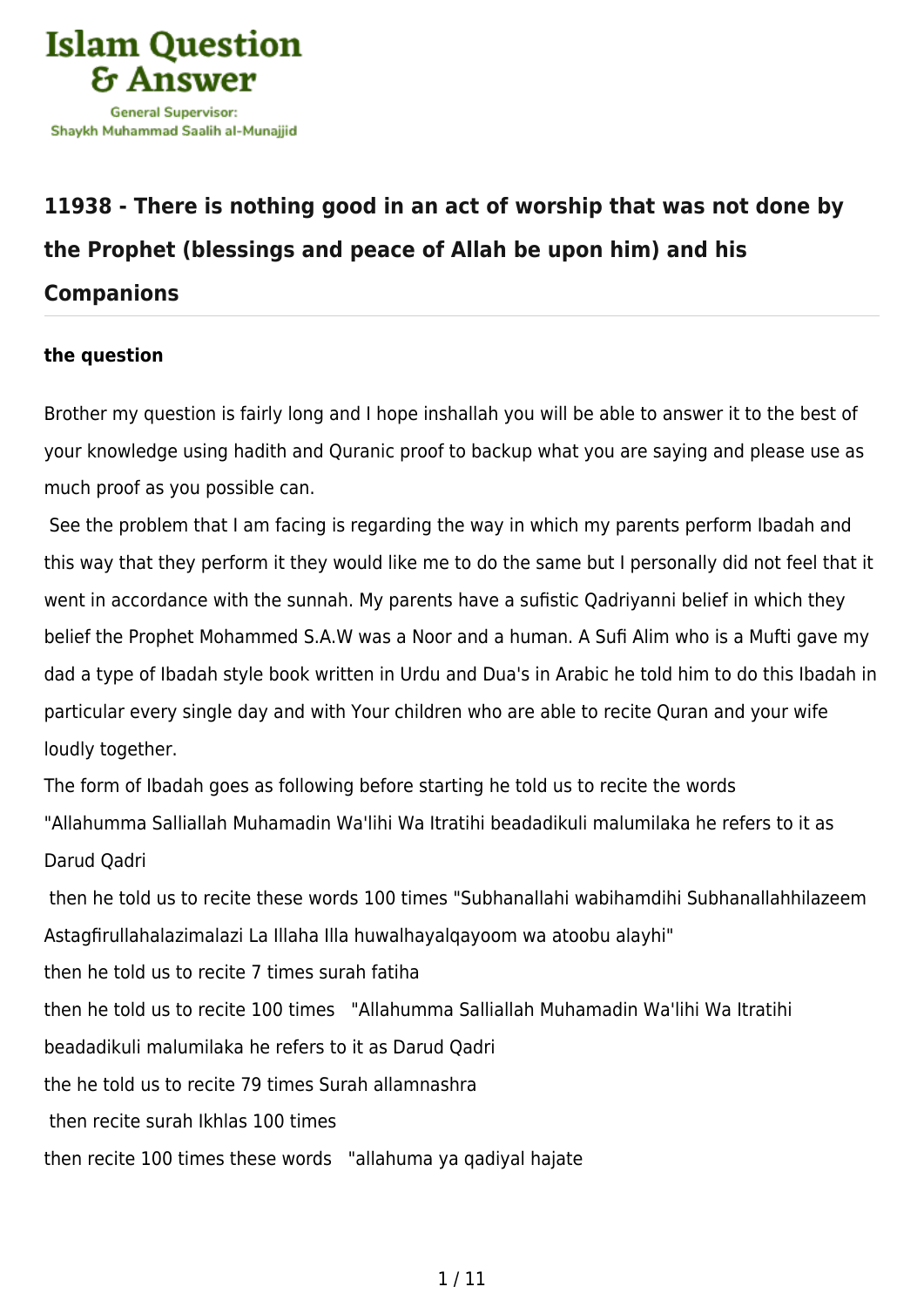

Shavkh Muhammad Saalih al-Munaiiid

then recite 100 times these words "allahuma ya dafi al balayati" then recite 100 times "allahuma ya ah lal mushkalati then recite 100 times "allahuma ya kafiyal muhimati then recite 100 times "Allahuma ya mujeebadawati then recite 100 times "allahuma ya shafi mar da'" then recite 100 times "Allahuma ya khayranaseereena" then recite 100 times "Bihrahmatikaya ya arhamarahimeen then recite 100 times "Allahuma ameen" the 2nd part to this Ibadah is the same thing accept some things changed around such as starting

off with the words "hazbunallahu" 500 times and following it through the same way acept without Surah Allahmnashra or Ikhlas.

Now I know some of these words are in the Quran and the surahs are for sure but I would like to know the meanings for everything english translation i'm sorry i cannot find it in arabic but try to soundout the meaning please. I would like to know if this form of Ibadah is in accordance with the Sunnah. If the Prophet Mohammed (S.A.W) ever recited it. My parents want me to do the Ibadah with them and they get very angry even if i question it the slightest bit because they say what do you know your so young. The alim who came has been studying for more then 60 years who are you to question them. So brother please answer my question in as much depth as possible and as much proof you can possibly have if this Dua is sunnah or just an innovation. As well i forgot to mention there is this other thing my parents want me to do after i do this supplication which is that i recite Surah 105 in the Quran and when it gets to a part where you say tarmihim to say tarmeem and take these rocks one by one bouncing them off of a metal bowl turned upside down covered with a red sheet to represent blood. My parents tell me this is to ask allah to strike down on the enemies of ours killing them off or something close to that. I would like to know of this is the sunnah of the Prophet MOhammed (S.A.W) or if its an innovation please provide lots of proof and be as clear as possible so my parents will understand. I know I am asking for a lot but I would really appreciate if you could answer me as soon as possible.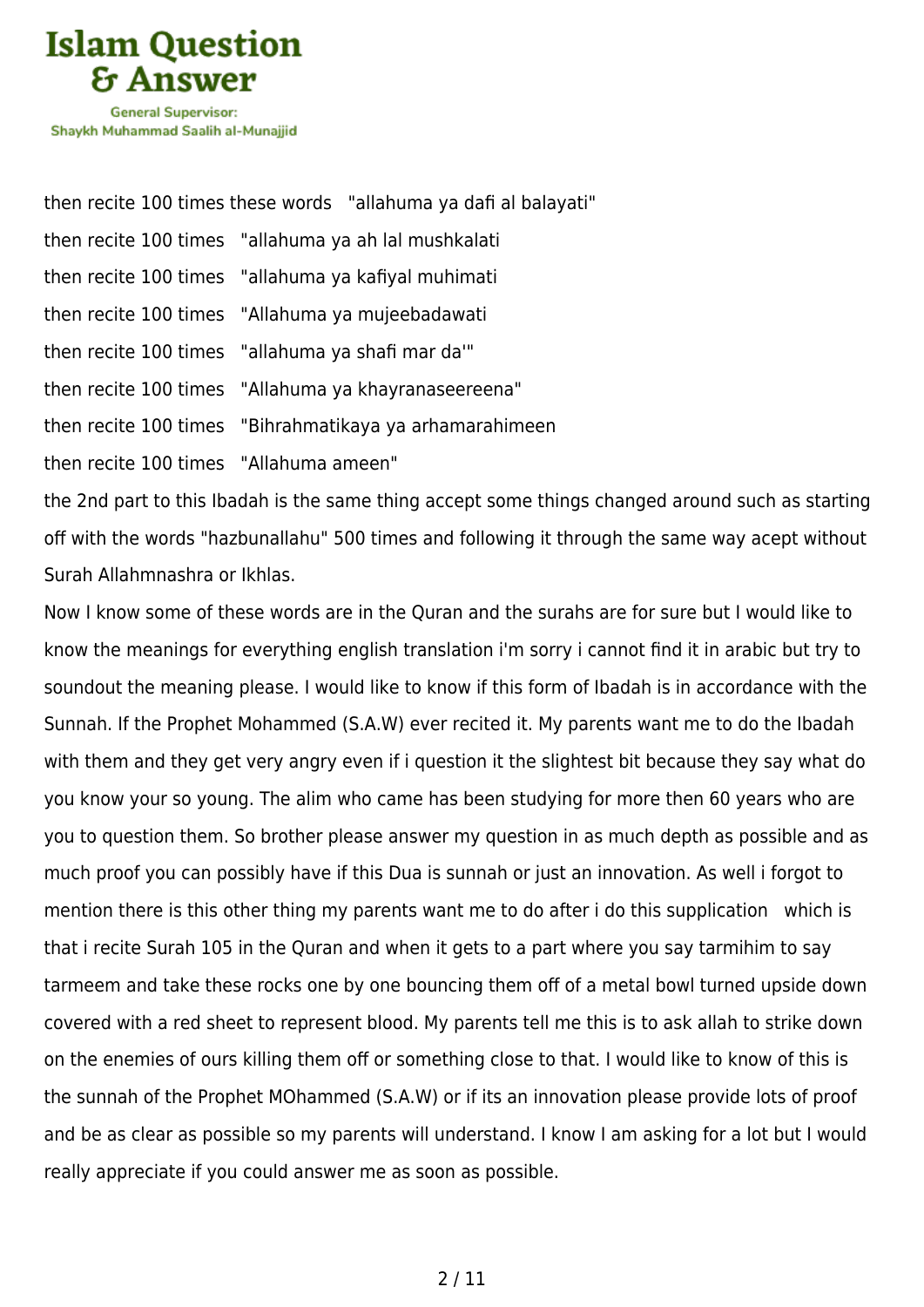

## **Detailed answer**

Praise be to Allah.

The purpose for which we were created is to worship Allaah alone with no partner or associate, as Allaah says (interpretation of the meaning):

"And I (Allaah) created not the jinn and mankind except that they should worship Me (Alone)"

[al-Dhaariyaat 51:56]

Allaah has not left us each to choose his own way of worship, rather He has sent His Messenger (peace and blessings of Allaah be upon him) and revealed His holy Book, to show people the way and guide them. So there is nothing that is worship and goodness and guidance that Allaah loves, but it has been explained by the Messenger (peace and blessings of Allaah be upon him).

No two Muslims dispute that Muhammad (peace and blessings of Allaah be upon him) is the best and most pious of mankind, the one who worshipped Allaah and turned to Him the most. Hence the one who is truly guided is the one who follows his path and walks in his footsteps.

Adhering to the path of the Prophet (peace and blessings of Allaah be upon him) is not something that is optional, rather it is an obligation that Allaah has enjoined upon His slaves, as He says (interpretation of the meaning):

"And whatsoever the Messenger (Muhammad) gives you, take it; and whatsoever he forbids you, abstain (from it). And fear Allaah; verily, Allaah is Severe in punishment"

[al-Hashr 59:7]

"It is not for a believer, man or woman, when Allaah and His Messenger have decreed a matter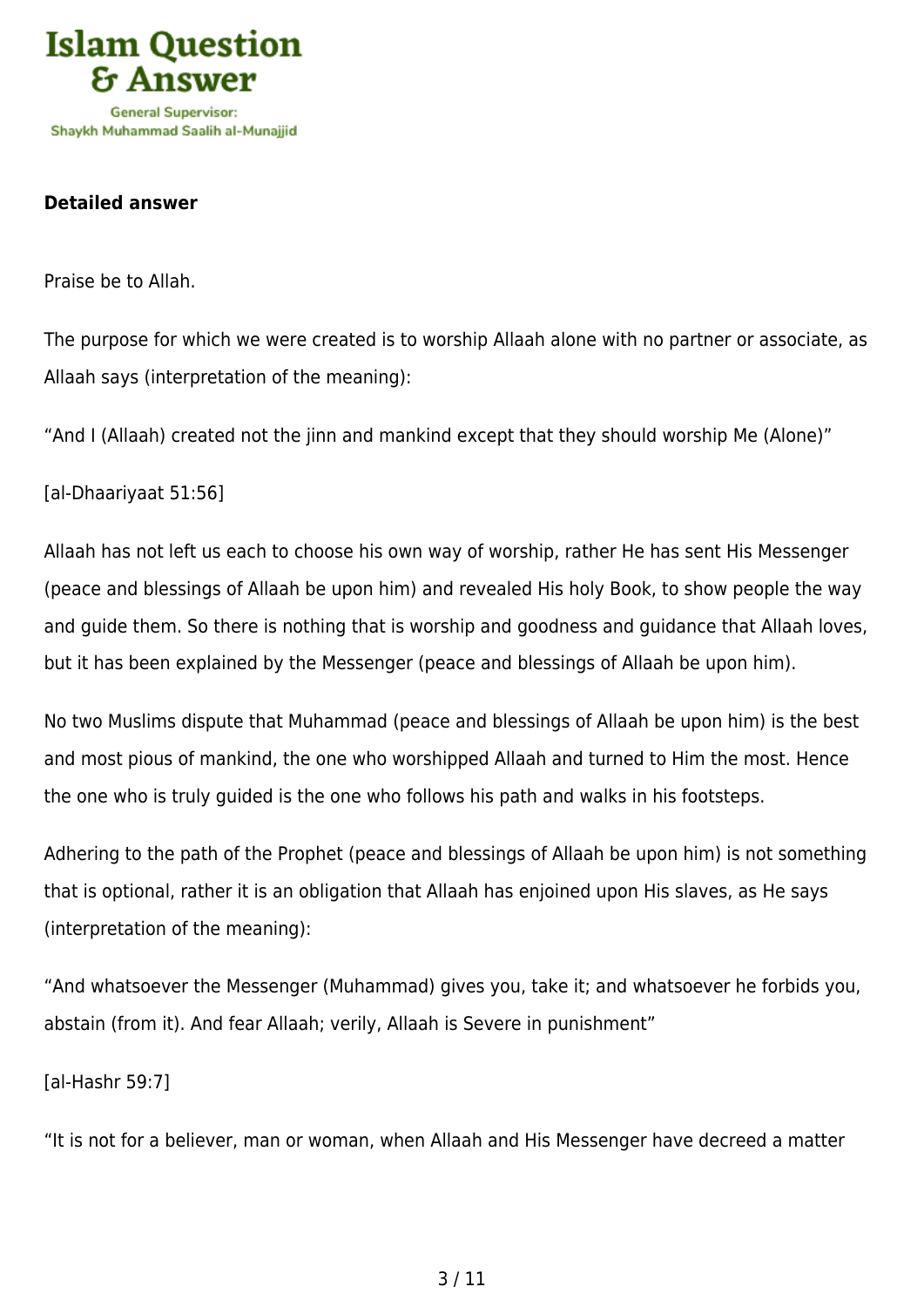

that they should have any option in their decision. And whoever disobeys Allaah and His Messenger, he has indeed strayed into a plain error"

## [al-Ahzaab 33:36]

"Indeed in the Messenger of Allaah (Muhammad) you have a good example to follow for him who hopes for (the Meeting with) Allaah and the Last Day"

[al-Ahzaab 33:21]

The Prophet (peace and blessings of Allaah be upon him) stated that every innovated kind of worship would be rejected and thrown back at the one who does it, no matter what it is. He said: "Every action that is not in accordance with this matter of ours [i.e., Islam] will be rejected." Narrated by Muslim, 1718, from the hadeeth of 'Aa'ishah (may Allaah be pleased with her).

No deed will be accepted unless it is done sincerely for the sake of Allaah and in accordance with the Sunnah of the Messenger of Allaah (peace and blessings of Allaah be upon him). This is what is meant by the words of Allaah (interpretation of the meaning):

"that He may test you which of you is best in deed"

[al-Mulk 67:2]

Al-Fudayl ibn 'Iyyaad said: (This means) that which is most sincere and most correct. They said, O Abu 'Ali, what most sincere and most correct? He said: If a deed is not sincere and not correct, it will not be accepted. If it is correct but is not sincere, it will not be accepted unless it is both sincere and correct. Sincere means that it is done for the sake of Allaah and correct means that it is in accordance with the Sunnah.

Whoever wants to attain the pleasure of Allaah, he has to adhere to the Sunnah of His Messenger (peace and blessings of Allaah be upon him). All paths to Allaah are blocked, except this path, the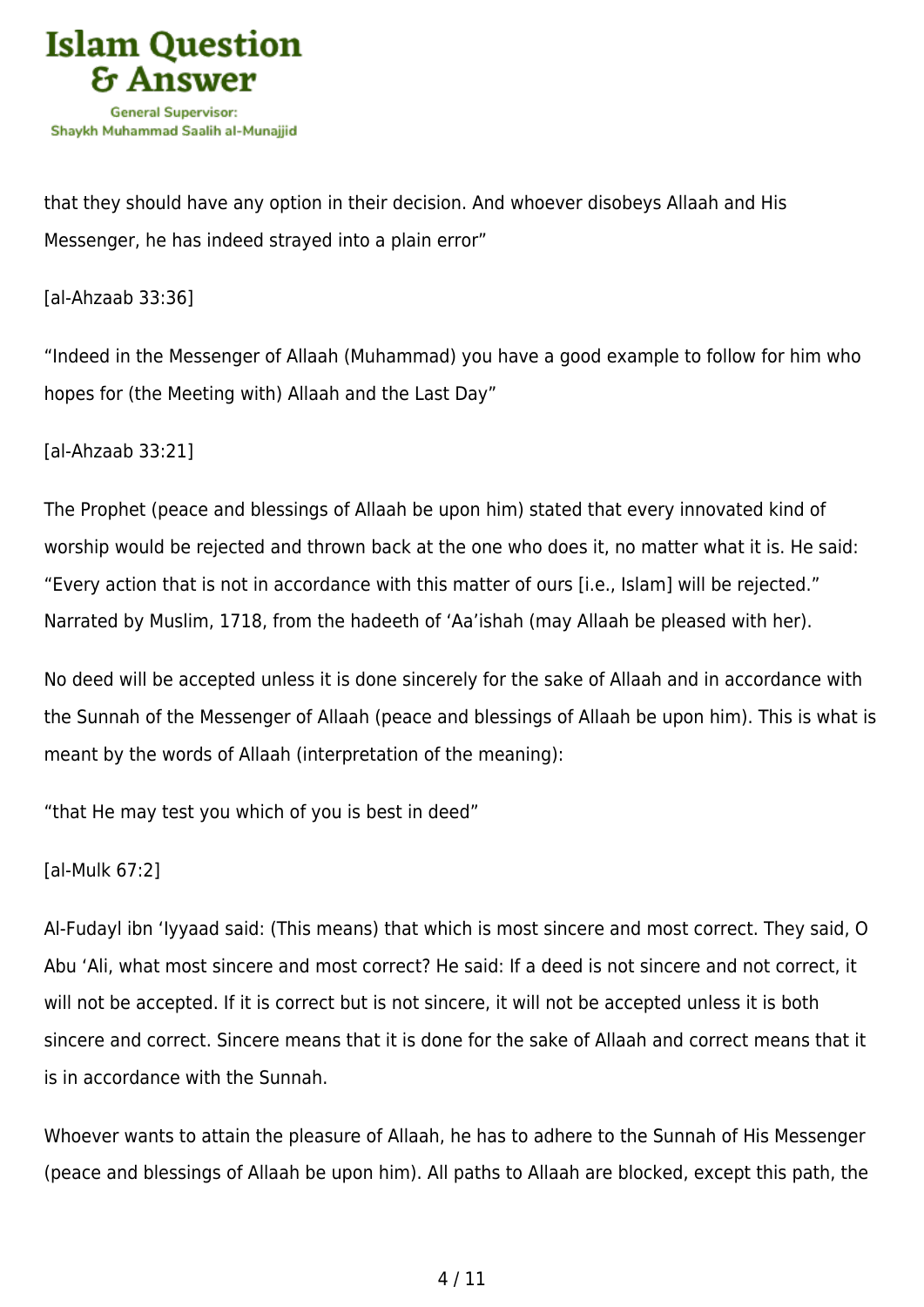

path of His Prophet Muhammad (peace and blessings of Allaah be upon him).

Because the Prophet (peace and blessings of Allaah be upon him) was compassionate towards his ummah and cared deeply for them, he did not leave anything good without explaining it to them. So whoever today invents an act of worship, dhikr or wird and claims that it is good, is accusing the Prophet (peace and blessings of Allaah be upon him) – whether he realizes it or not – of not conveying the religion as Allaah commanded him to do. Hence Imam Maalik (may Allaah have mercy on him) said: Whoever introduces any innovation into Islam claiming that it is good is implying that Muhammad (peace and blessings of Allaah be upon him) betrayed the message entrusted to him, because Allaah says (interpretation of the meaning):

"This day, I have perfected your religion for you, completed My Favour upon you, and have chosen for you Islam as your religion"

[al-Maa'idah 5:3]

So whatever was not part of the religion of Islam at that point should never be part of the religion of Islam today.

The Sahaabah, Taabi'een and imams issued many warnings against innovation.

Hudhayfah ibn al-Yamaan said: Every act of worship which the companions of the Messenger of Allaah (peace and blessings of Allaah be upon him) did not do, do not do it.

Ibn Mas'ood said: Follow and do not innovate, for the religion is complete. Adhere to the old way (i.e., the way of the Prophet (peace and blessings of Allaah be upon him) and the Sahaabah)

The question which should be put to the one who invented this dhikr is:

Did the Messenger of Allaah (peace and blessings of Allaah be upon him) do this? Did the Sahaabah do this?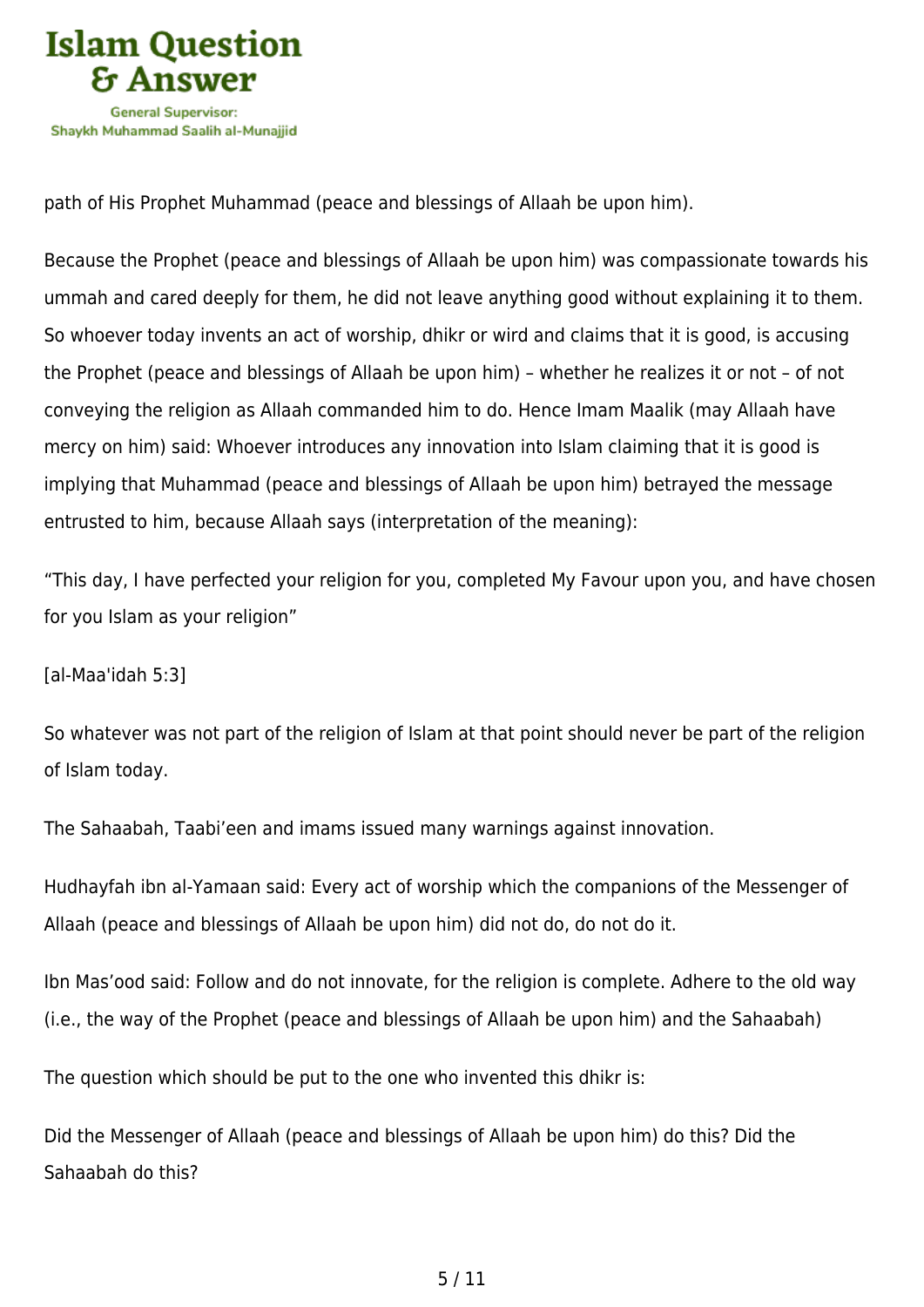

The obvious answer is that reciting these soorahs these number of times – 100 times or 7 or 79 – is something that was not narrated from the Prophet (peace and blessings of Allaah be upon him), or from any of his companions. The same is true of the du'aa's recited in this manner for the number of times mentioned.

It should be said to this innovator: do you think that you have discovered something good that was not known to the Prophet or his companions?

Or do you think that you or your shaykh have the right to introduce new laws and to define news dhikrs and when they should be said and how often they should be repeated, just as the Messenger of Allaah (peace and blessings of Allaah be upon him) had that right?

Undoubtedly both of these are manifest misguidance.

Let us think about the report narrated from 'Abd-Allaah ibn Mas'ood by al-Daarimi in his Sunan, according to which Abu Moosa al-Ash'ari said to 'Abd-Allaah ibn Mas'ood: "O Abu 'Abd al-Rahmaan, I have just seen in the mosque something new that I was not sure about, but I think I have not seen anything but something good, praise be to Allaah." He said, "What was it?"

He said, "You will see it tomorrow." He said, "I saw some people in the mosque sitting in circles waiting for the prayer. In every circle there was a man and in their hands were pebbles. He would say, 'Say Allaahu akbar one hundred times,' so they would say Allaahu akbar (takbeer) one hundred times. Then he would say, 'Say Laa ilaaha ill-Allaah (tahleel) one hundred times, so they would say Laa ilaaha ill-Allaah one hundred times. Then he would say, 'Say Subhaan Allaah (tasbeeh) one hundred times,' and they would say Subhaan Allaah one hundred times."

He said, "What did you say to them?"

He said, "I did not say anything to them. I was waiting for your opinion."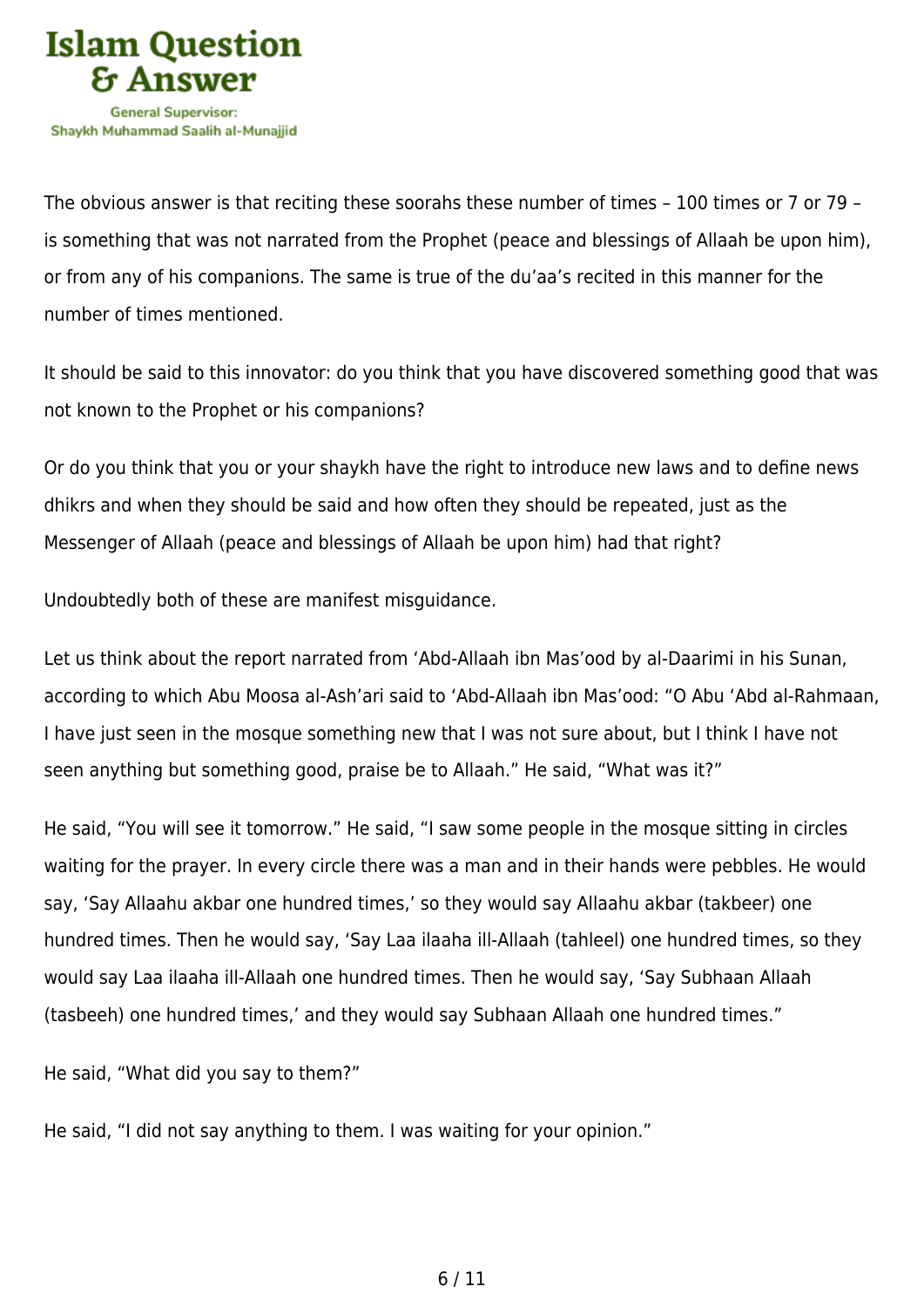

He said, "Why did you not tell them to count their bad deeds and promise them that none of their good deeds would be lost?' Then he went away and we went with him, until he came to one of those circles. He stood over them and said, "What is this that I see you doing?"

They said, "O Abu 'Abd al-Rahmaan, these are pebbles with which we count the takbeer, tahleel and tasbeeh."

He said, "Count your bad deeds, for I promise you that nothing of your good deeds will be lost. Woe to you, O ummah of Muhammad, how soon you have drifted into the way of doom even though the companions of your Prophet (peace and blessings of Allaah be upon him) are still alive amongst you, and his garments and the vessels he used are still not worn out or broken. By the One in Whose hand is my soul, either you are following a way that is more guided than the way of Muhammad (peace and blessings of Allaah be upon him), or you are starting a way that is the way of misguidance."

They said, "By Allaah, O Abu 'Abd al-Rahmaan, we did not intend anything but good."

He said, "How many of those who intend good never attain it."

Not everyone who seeks or intends good attains it and is guided to it. Not every act of worship is accepted, unless it is in accordance with the Sunnah of Muhammad (peace and blessings of Allaah be upon him).

This denunciation by Ibn Mas'ood (may Allaah be pleased with him) puts an end to the argument presented by innovators, because they always say, "What reason can there be not to recite dhikr, prayers and Qur'aan? We only intend good and to draw closer to Allaah."

It should be said to them: Worship must be something that is prescribed in sharee'ah in essence and in its form and the manner in which it is done. If a specific number is prescribed in sharee'ah then no one has the right to go beyond that, and if no number or way is specified then no one has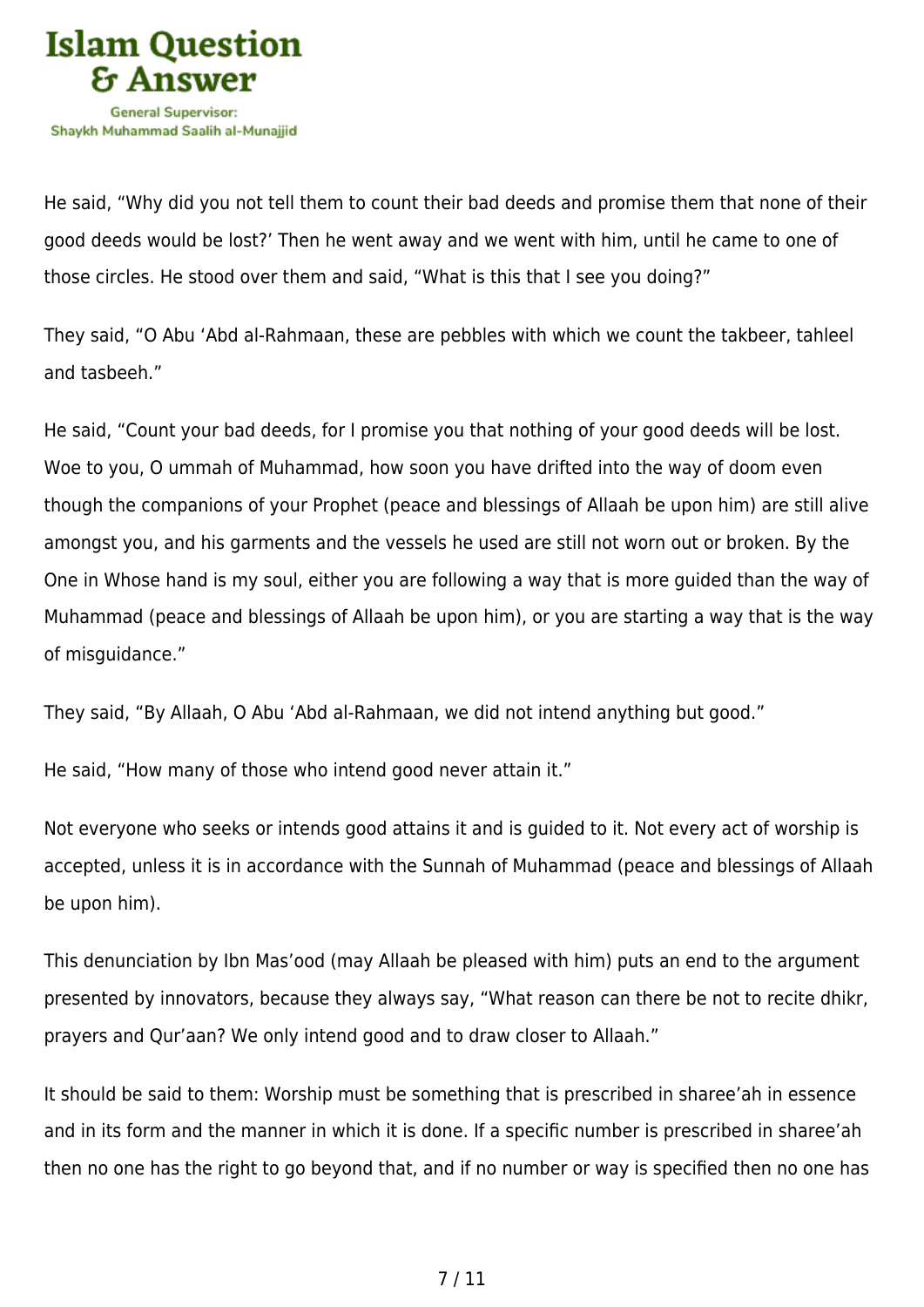

the right to invent a limit for it, because that implies that one is assuming the role of a lawgiver.

This is further supported by the report narrated from Sa'eed ibn al-Musayyib (may Allaah have mercy on him). He saw a man praying more than two rak'ahs after dawn had come (i.e., Fajr), and he told him not to do that. The man said, "O Abu Muhammad, will Allaah punish me for praying?!"

He said, "No, but He will punish you for going against the Sunnah."

Look at the understanding of this great Taabi'i, may Allaah have mercy on him. That is because the regular Sunnah is to pray only two rak'ahs after the dawn has come, not more than that, then to pray the obligatory prayer of Fajr.

A similar report was narrated from Imam Maalik (may Allaah have mercy on him). A man came to him and said: "O Abu 'Abd-Allaah, from where should I enter ihraam?"

 He said, "From Dhu'l-Hulayfah, from where the Messenger of Allaah (peace and blessings of Allaah be upon him) entered ihraam."

He said, "I want to enter ihraam from the Mosque, from near the grave (meaning the grave of the Prophet (peace and blessings of Allaah be upon him))."

He said, "Do not do that, for I fear fitnah (trial, affliction) for you."

He said, "What fitnah is that? It is just a few miles I am adding."

He said, "What fitnah is greater than your thinking that you have found something good that the Messenger of Allaah (peace and blessings of Allaah be upon him) failed to do?! I heard that Allaah says (interpretation of the meaning):

'And let those who oppose the Messenger's (Muhammad's) commandment (i.e. his Sunnah legal ways, orders, acts of worship, statements) (among the sects) beware, lest some Fitnah (disbelief,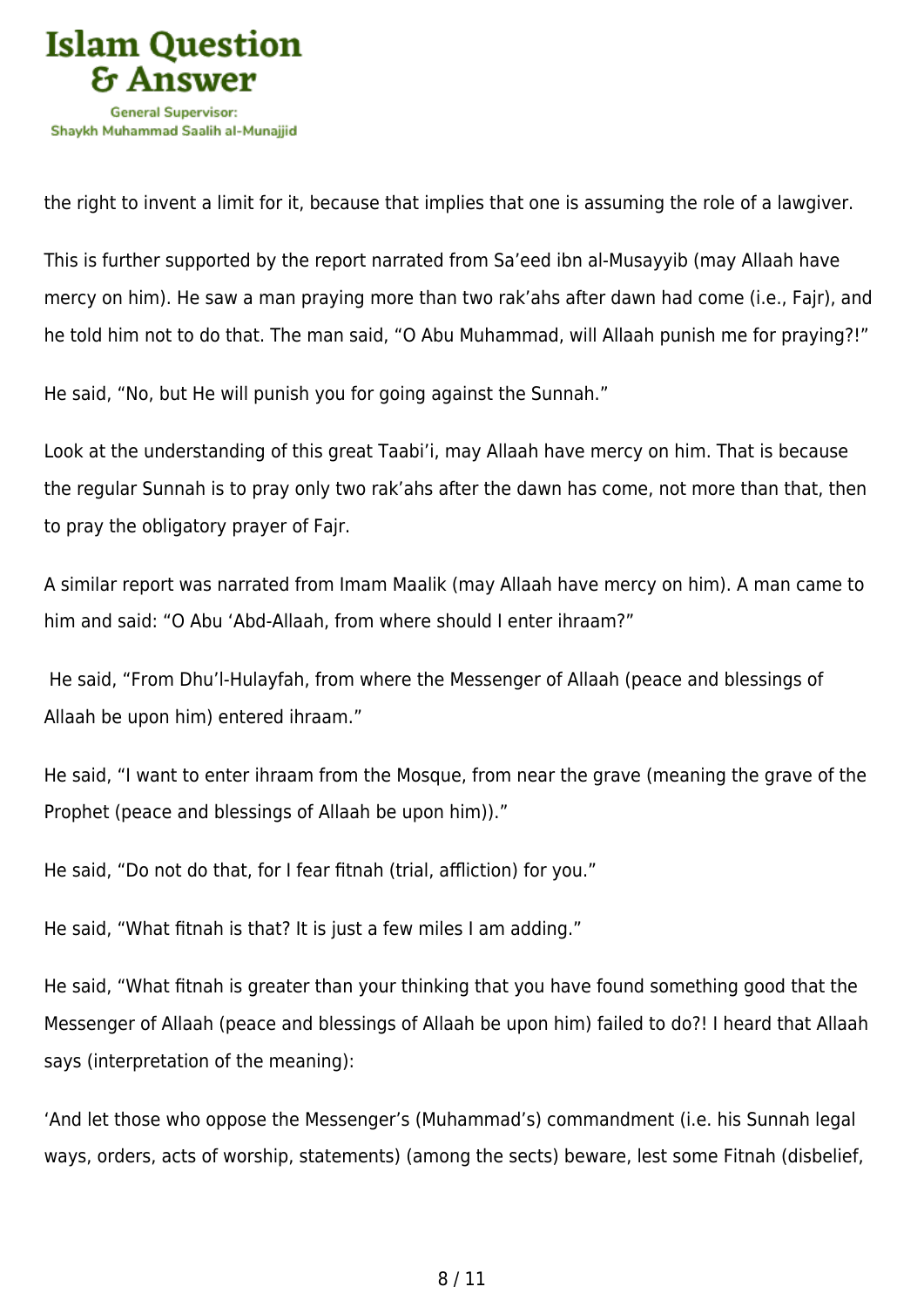

trials, afflictions, earthquakes, killing, overpowered by a tyrant) should befall them or a painful torment be inflicted on them'

[al-Noor 24:63]."

This is the understanding of the Sahaabah, Taabi'een and Imams. As for the people of bid'ah, they say, "What fitnah? It is only dhikr and prayer and a few miles by which we seek to draw closer to Allaah."

No wise person should be deceived by the words of these people, for the Shaytaan has made their deeds appear attractive to them, and they hate to go against their shaykhs and the leaders of their tareeqahs.

Sufyaan ibn 'Uyaynah (may Allaah have mercy on him) said: Bid'ah (innovation) is dearer to Iblees (Satan) than sin, because a person may repent from sin, but not from innovation.

It should be noted that no one ever invents a bid'ah but he forsakes thereby a Sunnah that is equal to it or greater than it. Hence those who favour innovated dhikrs are the most ignorant of people about the Prophet's dhikr which the Prophet (peace and blessings of Allaah be upon him) persisted in reciting. You will rarely find any of them who says in the morning and evening, Subhaan-Allaah wa bi hamdihi (Glory and praise be to Allaah) one hundred times; or Asbahna 'ala fitrat il-Islam wa kalimat il-ikhlaas wa deeni nabiyyina Muhammad sall-Allaahu 'alay wa sallim wa millati abeena Ibraaheema haneefan wa maa kaana min al-mushrikeen (We have awoken on the fitrah of Islam and the word of sincerity and the religion of our Prophet Muhammad (peace and blessings of Allaah be upon him) and the religion of our father Ibraaheem, pure monotheism, and he was not of those who associate others with Allaah); or Asbahna wa asbah al-mulk Lillaahi Rabb il-'Aalameen. Allaahumma inni as'aluka khayra hadha'l-yawm fa-thahu wa nasrahu wa noorahu wa barakatahu wa hudaahu, wa a'oodhu bika min sharri ma fihi wa sharri ma ba'dahu (We have awoken and dominion belongs to Allaah, the Lord of the Worlds. O Allaah I ask You for the good of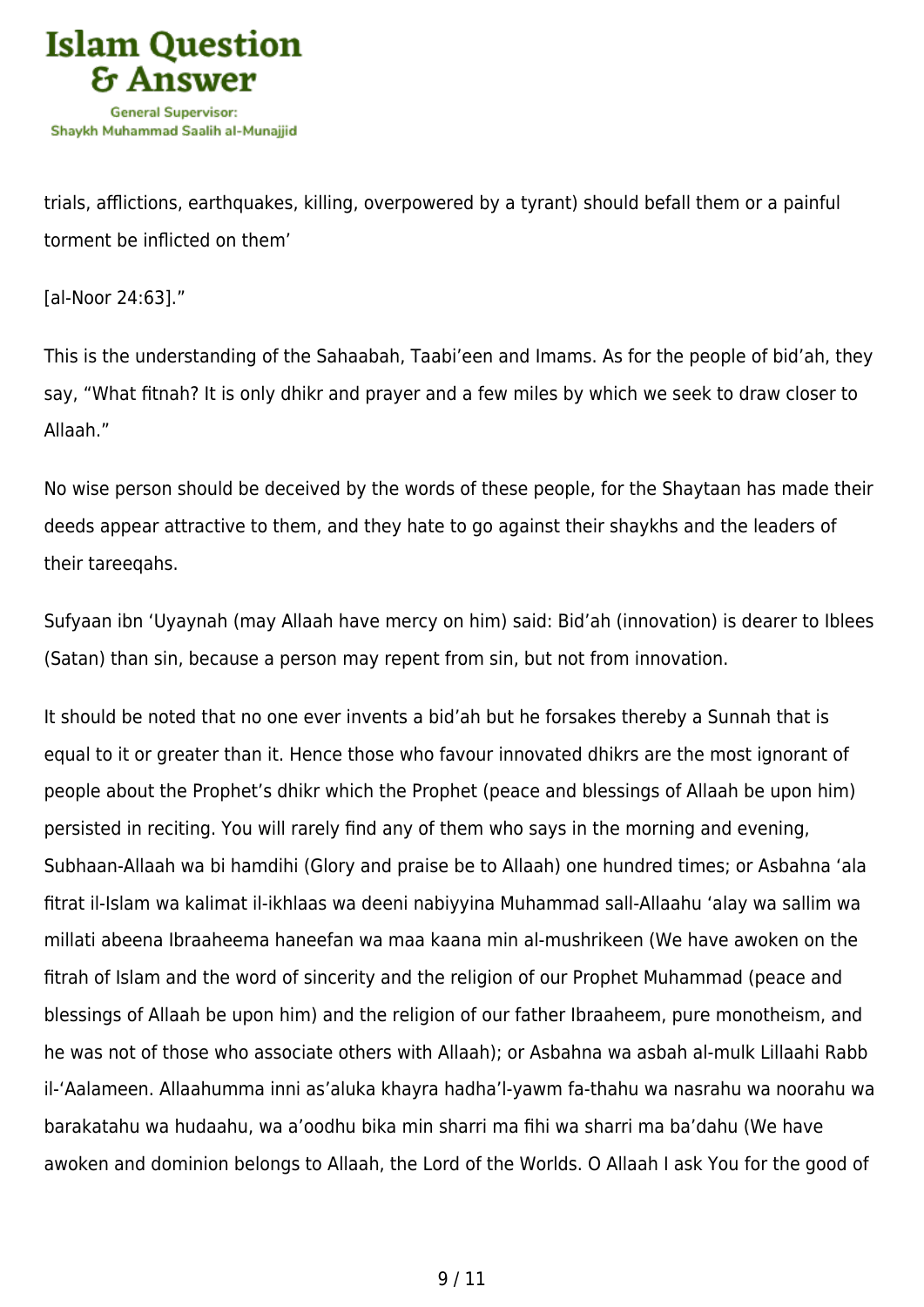

this day and its goodness, support, help, light, blessing and guidance. And I seek refuge with You from the evil of what is in it and the evil of what comes after it): or Subhaan Allaah 'adada khalqihi, Subhaan Allaah ridaa nafsihi, Subhaan Allaah zinata 'arshihi, Subhaan Allaah midaada kalimaatihi (Glory be to Allaah the number of His creation, Glory be to Allaah as much as He is pleased with, Glory be to Allaah the weight of His Throne, Glory be to Allaah the extent of His words).

And there are other dhikrs with which you may be content, from the books that contain the dhikrs for the morning and the evening, etc.

The point is that it is not permissible to join your parents in these innovated dhikrs and say them the number of times you mention.

With regard to what you mentioned about Soorat al-Feel and throwing stones when saying tarmeehim (striking them), this is a myth and is nonsense. It is not permissible to do this or to seek to draw closer to Allaah by doing it. How many enemies did the Messenger of Allaah (peace and blessings of Allaah be upon him) confront, and he did not pray against them in this manner. There is the fear that this is a way of drawing closer to the devils and seeking their help.

With regard to the belief that the Prophet (peace and blessings of Allaah be upon him) was light (noor), there is no basis for this and it was not narrated either in the Qur'aan or saheeh Sunnah. Allaah has told us that the Prophet Muhammad (peace and blessings of Allaah be upon him) was a human being like us, except that Allaah favoured him with revelation and the message. Allaah says (interpretation of the meaning):

"Say (O Muhammad): 'I am only a man like you. It has been revealed to me that your Ilaah (God) is One Ilaah (God i.e. Allaah)'"

[al-Kahf 18:110]